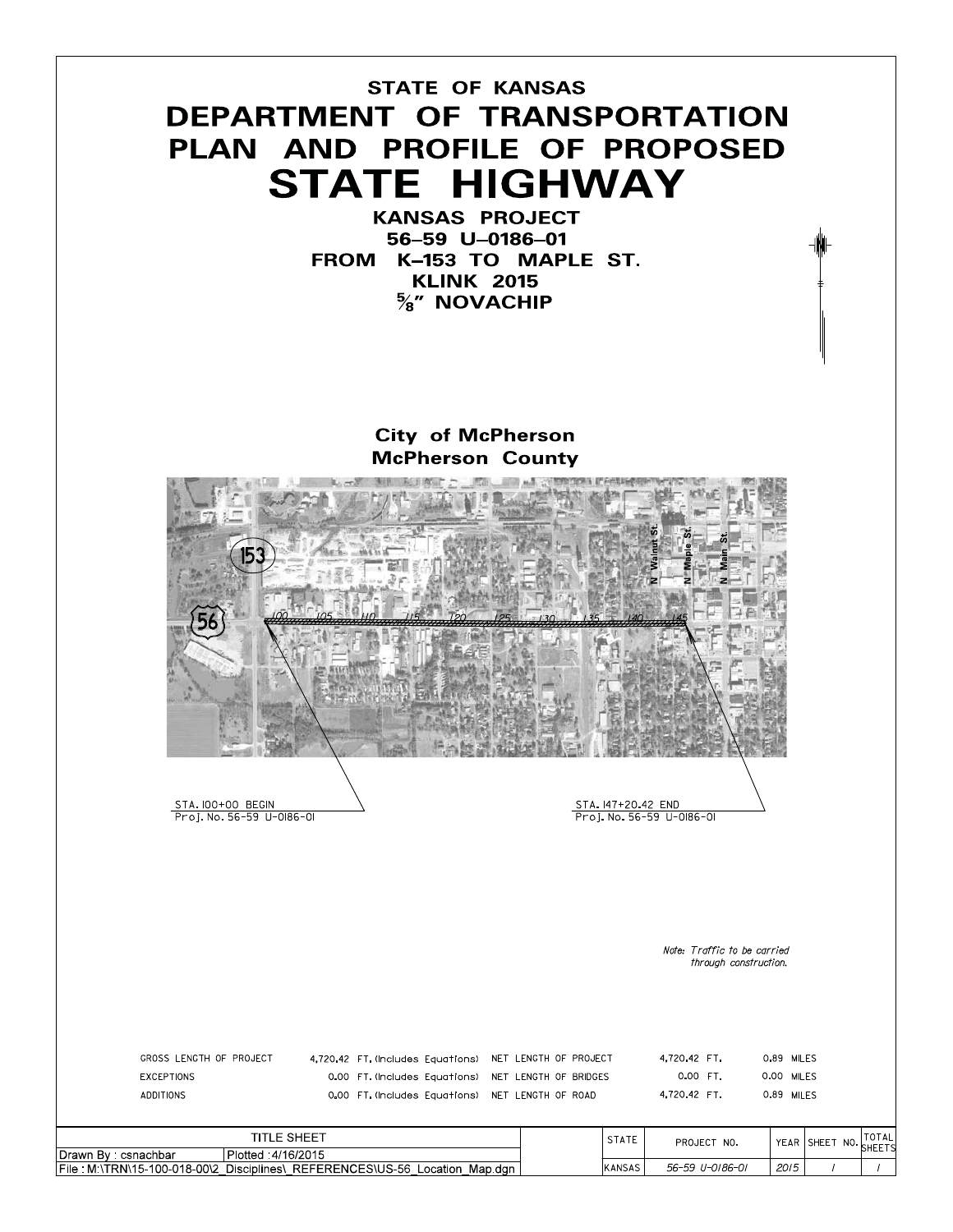

# **City Connecting Links "KLINK"**



### **Project Recapitulation Form**

|                                                                             |                                    |                                                                   |                                                                   |                 | This form is for Minor surfacing treatment, such a slurry seal,<br>or Moderate surfacing treatment, such as a mill\overlay |                                     |                                         |  |  |
|-----------------------------------------------------------------------------|------------------------------------|-------------------------------------------------------------------|-------------------------------------------------------------------|-----------------|----------------------------------------------------------------------------------------------------------------------------|-------------------------------------|-----------------------------------------|--|--|
| Letting Date                                                                |                                    |                                                                   |                                                                   |                 | without pavement patching or joint repair.                                                                                 |                                     |                                         |  |  |
| City                                                                        | McPherson                          |                                                                   | County McPherson                                                  |                 | Project Number 56-59 U-0186-01                                                                                             |                                     |                                         |  |  |
| State Route 56                                                              |                                    |                                                                   | Project length $(ft)$ 4,720.42                                    |                 |                                                                                                                            | Project (avg.) width $(ft)$ 60 - 63 |                                         |  |  |
|                                                                             | Existing Surface Material Concrete |                                                                   |                                                                   |                 |                                                                                                                            |                                     |                                         |  |  |
|                                                                             |                                    |                                                                   |                                                                   |                 |                                                                                                                            |                                     |                                         |  |  |
| Project Location and Limits<br>US-56 from K-153 to Maple Street             |                                    |                                                                   |                                                                   |                 |                                                                                                                            |                                     | As indicated on attached 1/4" scale map |  |  |
| Project Description of Work<br>5/8" Novachip<br>(material, thickness, etc.) |                                    |                                                                   |                                                                   |                 |                                                                                                                            |                                     |                                         |  |  |
| Quantity                                                                    | Unit                               |                                                                   |                                                                   | <b>Bid Item</b> |                                                                                                                            |                                     |                                         |  |  |
| 923                                                                         | Ton                                |                                                                   | HMA Surface (Ultrathin Bonded) (Type A) (PG70-28)                 |                 |                                                                                                                            |                                     |                                         |  |  |
| 24                                                                          | Ton                                |                                                                   | Emulsified Asphalt (Emulsion Bonding Liquid)                      |                 |                                                                                                                            |                                     |                                         |  |  |
|                                                                             |                                    |                                                                   |                                                                   |                 |                                                                                                                            |                                     |                                         |  |  |
|                                                                             |                                    |                                                                   |                                                                   |                 |                                                                                                                            |                                     |                                         |  |  |
| 3,006                                                                       | lnft                               |                                                                   | Pvmt. Marking (Multi-Component) (White) (6")                      |                 |                                                                                                                            |                                     |                                         |  |  |
| 10,244                                                                      | lnft                               | Pvmt. Marking (Multi-Component) (Yellow) (4")                     |                                                                   |                 |                                                                                                                            |                                     |                                         |  |  |
| 43                                                                          | lnft                               | Pvmt. Marking (Multi-Component) (Yellow) (12")                    |                                                                   |                 |                                                                                                                            |                                     |                                         |  |  |
| 126                                                                         | lnft                               | Pvmt. Marking (Intersection Grade) (White) (12")                  |                                                                   |                 |                                                                                                                            |                                     |                                         |  |  |
| 69                                                                          | lnft                               | Pvmt. Marking (Intersection Grade) (White) (24")                  |                                                                   |                 |                                                                                                                            |                                     |                                         |  |  |
| 4                                                                           | Each                               | Pvmt. Marking Symbol (Intersection Grade) (White) (R/R Xing)      |                                                                   |                 |                                                                                                                            |                                     |                                         |  |  |
| 19                                                                          | Each                               | Pvmt. Marking Symbol (Intersection Grade) (White) (Lt Turn Arrow) |                                                                   |                 |                                                                                                                            |                                     |                                         |  |  |
| 2                                                                           | Each                               |                                                                   | Pvmt. Marking Symbol (Intersection Grade) (White) (Rt Turn Arrow) |                 |                                                                                                                            |                                     |                                         |  |  |
|                                                                             |                                    |                                                                   |                                                                   |                 |                                                                                                                            |                                     | Engineer's Seal and Signature           |  |  |
| 1                                                                           | Lump Sum                           |                                                                   | Traffic Control                                                   |                 |                                                                                                                            |                                     | Project Engineer (must be a             |  |  |
| 1                                                                           | Lump Sum                           |                                                                   | Mobilization                                                      |                 |                                                                                                                            |                                     | Registered Professional Engineer        |  |  |
|                                                                             |                                    |                                                                   |                                                                   |                 |                                                                                                                            |                                     | in the State of Kansas)                 |  |  |
| 121                                                                         | Ton                                | HMA Surface (Ultrathin Bonded) (Type A) (PG70-28) (Non-Particips  |                                                                   |                 |                                                                                                                            |                                     |                                         |  |  |
| 3                                                                           | Ton                                | Emulsified Asphalt (Emulsion Bonding Liquid) (Non-Participating)  |                                                                   |                 |                                                                                                                            | Date                                |                                         |  |  |
| 3,692                                                                       | ln <sup>f</sup>                    |                                                                   |                                                                   |                 | Pvmt. Marking (Multi-Component) (White) (6") (Non-Participating)                                                           |                                     |                                         |  |  |
|                                                                             |                                    |                                                                   | (Adjacent to Parking Stalls)                                      |                 |                                                                                                                            |                                     |                                         |  |  |
|                                                                             |                                    |                                                                   |                                                                   |                 |                                                                                                                            |                                     |                                         |  |  |
|                                                                             |                                    |                                                                   |                                                                   |                 |                                                                                                                            |                                     |                                         |  |  |
|                                                                             |                                    |                                                                   |                                                                   |                 |                                                                                                                            |                                     |                                         |  |  |

#### *Use additional copies of this form if more bid items are required.*

Additional Remarks

Estimated Number of Working Days  $\begin{array}{|l|l|}\n\hline\n\end{array}$  KDOT District No.  $\begin{array}{|l|l|}\n\hline\n\end{array}$  KDOT Area No.

KDOT District No. 2 | KDOT Area No. | 3